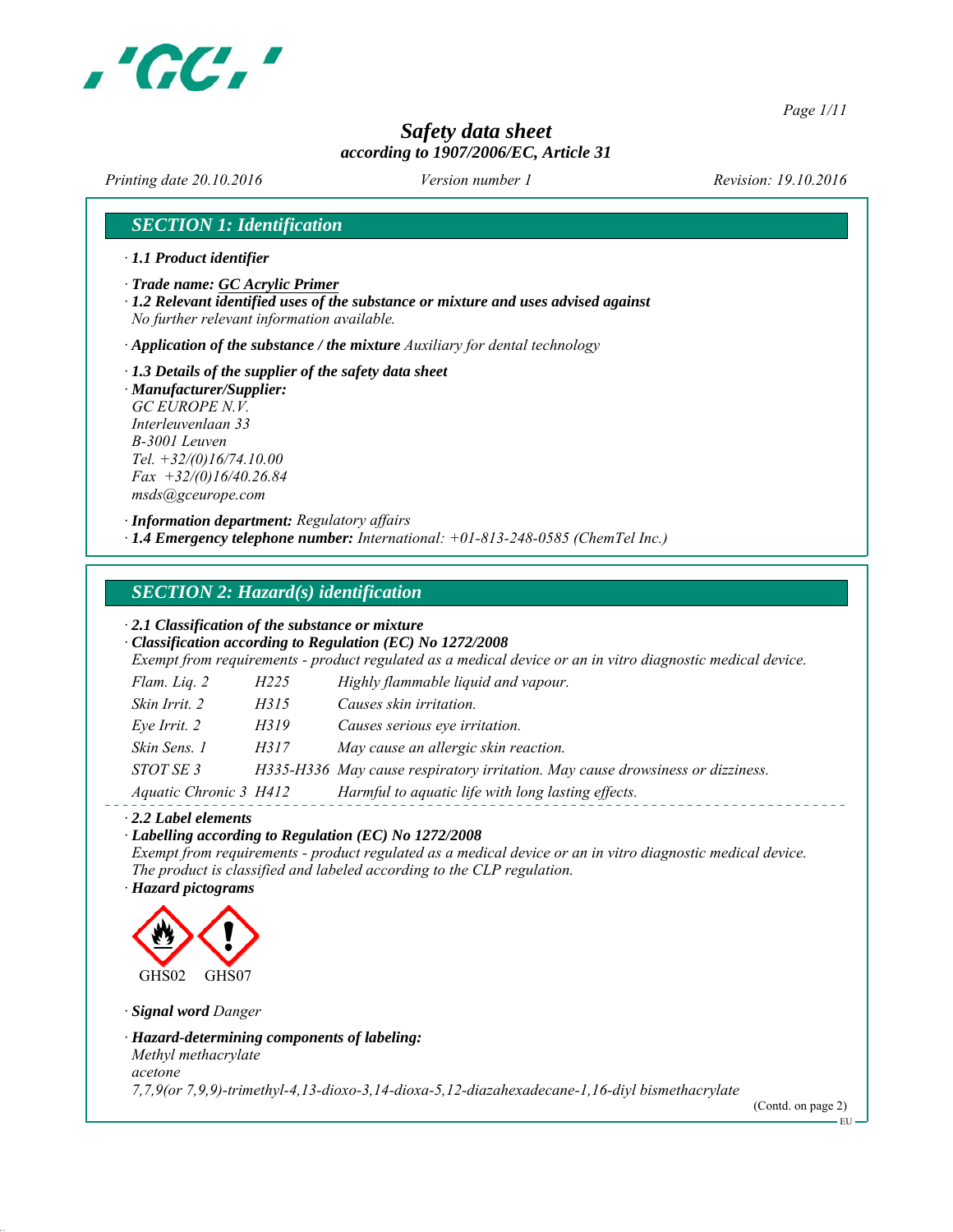*Printing date 20.10.2016 Revision: 19.10.2016 Version number 1*

*Trade name: GC Acrylic Primer*

|                           | (Contd. of page 1)                                                                                     |
|---------------------------|--------------------------------------------------------------------------------------------------------|
| · Hazard statements       |                                                                                                        |
| H <sub>225</sub>          | Highly flammable liquid and vapour.                                                                    |
| H315                      | Causes skin irritation.                                                                                |
| H319                      | Causes serious eye irritation.                                                                         |
| H317                      | May cause an allergic skin reaction.                                                                   |
|                           | H335-H336 May cause respiratory irritation. May cause drowsiness or dizziness.                         |
| H412                      | Harmful to aquatic life with long lasting effects.                                                     |
|                           | · Precautionary statements                                                                             |
| <i>P210</i>               | Keep away from heat/sparks/open flames/hot surfaces. No smoking.                                       |
| P <sub>280</sub>          | Wear protective gloves / eye protection / face protection.                                             |
|                           | P303+P361+P353 IF ON SKIN (or hair): Remove/Take off immediately all contaminated clothing. Rinse skin |
|                           | with water/shower.                                                                                     |
|                           | P305+P351+P338 IF IN EYES: Rinse cautiously with water for several minutes. Remove contact lenses, if  |
|                           | present and easy to do. Continue rinsing.                                                              |
| <i>P405</i>               | Store locked up.                                                                                       |
| <i>P501</i>               | Dispose of contents/container in accordance with local/regional/national/international<br>regulations. |
|                           | · Additional information:                                                                              |
|                           | 8 % of the mixture consists of component(s) of unknown toxicity.                                       |
|                           | Contains $8\%$ of components with unknown hazards to the aquatic environment.                          |
| $\cdot$ 2.3 Other hazards |                                                                                                        |
|                           | · Results of PBT and vPvB assessment                                                                   |
|                           | · <b>PBT</b> : Not applicable.                                                                         |
|                           | $\cdot$ <b>vPvB</b> : Not applicable.                                                                  |

# *SECTION 3: Composition/information on ingredients*

### *∙ 3.2 Chemical characterization: Mixtures*

*∙ Description:*

*Only substances required to be mentioned according to Annex II of regulation 1907/2006 are listed. Information on the other substances that may be present can be obtained upon request.*

| · Dangerous components:                                                                     |                                                                                                   |             |  |
|---------------------------------------------------------------------------------------------|---------------------------------------------------------------------------------------------------|-------------|--|
|                                                                                             | $67-64-1$ acetone                                                                                 | $25 - 50\%$ |  |
|                                                                                             | Flam. Liq. 2, H225; Eye Irrit. 2, H319; STOT SE 3, H336                                           |             |  |
|                                                                                             | $80-62-6$ Methyl methacrylate                                                                     | $25 - 50\%$ |  |
|                                                                                             | Flam. Liq. 2, H225; Skin Irrit. 2, H315; Skin Sens. 1, H317; STOT SE 3, H335                      |             |  |
|                                                                                             | 72869-86-4 7, 7, 9(or 7, 9, 9)-trimethyl-4, 13-dioxo-3, 14-dioxa-5, 12-diazahexadecane-1, 16-diyl | $10 - 25\%$ |  |
|                                                                                             | bismethacrylate                                                                                   |             |  |
|                                                                                             | Skin Sens. 1, H317                                                                                |             |  |
|                                                                                             | $128-37-0$ 2,6-di-tert-butyl-p-cresol                                                             | 0,2<0,5%    |  |
|                                                                                             | Aquatic Acute 1, H400; Aquatic Chronic 1, H410                                                    |             |  |
| · Additional information: For the wording of the listed hazard phrases refer to section 16. |                                                                                                   |             |  |

# *SECTION 4: First-aid measures*

- *∙ 4.1 Description of first aid measures*
- *∙ General information:*
- *Immediately remove any clothing soiled by the product.*

*If symptoms persist consult doctor.*

(Contd. on page 3)

EU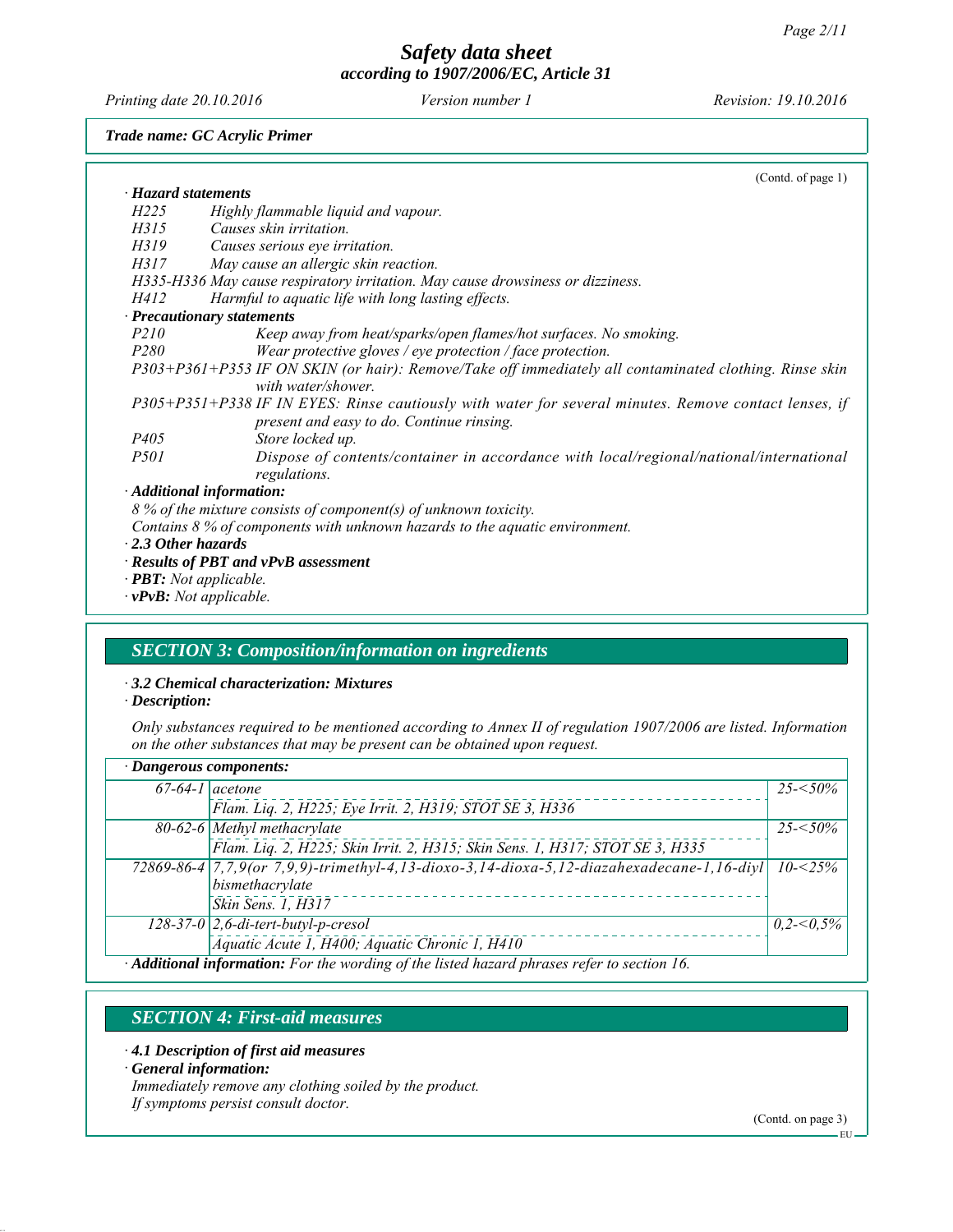*Printing date 20.10.2016 Revision: 19.10.2016 Version number 1*

(Contd. of page 2)

#### *Trade name: GC Acrylic Primer*

*∙ After inhalation:*

*Supply fresh air. If required, provide artificial respiration. Keep patient warm. Consult doctor if symptoms persist.*

*Take affected persons into fresh air and keep quiet.*

#### *∙ After skin contact:*

*Immediately wash with water and soap and rinse thoroughly.*

*Seek medical treatment.*

*If skin irritation continues, consult a doctor.*

# *∙ After eye contact:*

*Protect unharmed eye.*

*Rinse opened eye for several minutes under running water. Then consult a doctor.*

#### *∙ After swallowing:*

*Rinse out mouth and then drink plenty of water.*

*If symptoms persist consult doctor.*

*∙ 4.2 Most important symptoms and effects, both acute and delayed Allergic reactions*

*∙ 4.3 Indication of any immediate medical attention and special treatment needed*

*No further relevant information available.*

### *SECTION 5: Fire-fighting measures*

- *∙ 5.1 Extinguishing media*
- *∙ Suitable extinguishing agents: CO2, sand, extinguishing powder. Do not use water.*
- *∙ For safety reasons unsuitable extinguishing agents: Water*
- *∙ 5.2 Special hazards arising from the substance or mixture*
- *Formation of toxic gases is possible during heating or in case of fire.*
- *∙ 5.3 Advice for firefighters*
- *∙ Protective equipment: Wear self-contained respiratory protective device.*
- *∙ Additional information*

*Dispose of fire debris and contaminated fire fighting water in accordance with official regulations.*

#### *SECTION 6: Accidental release measures*

| $\cdot$ 6.1 Personal precautions, protective equipment and emergency procedures |
|---------------------------------------------------------------------------------|
| Remove persons from danger area.                                                |
| Keep away from ignition sources                                                 |
| Avoid contact with the eyes and skin.                                           |
| Wear protective clothing.                                                       |
| $\cdot$ 6.2 Environmental precautions:                                          |
| Do not allow product to reach sewage system or any water course.                |
| Do not allow to penetrate the ground/soil.                                      |
| $\cdot$ 6.3 Methods and material for containment and cleaning up:               |
| Ensure adequate ventilation.                                                    |
| Absorb liquid components with liquid-binding material.                          |
| Dispose of the collected material according to regulations.                     |
| $\cdot$ 6.4 Reference to other sections                                         |
| See Section 7 for information on safe handling.                                 |
| See Section 8 for information on personal protection equipment.                 |
| See Section 13 for disposal information.                                        |
|                                                                                 |

(Contd. on page 4)

EU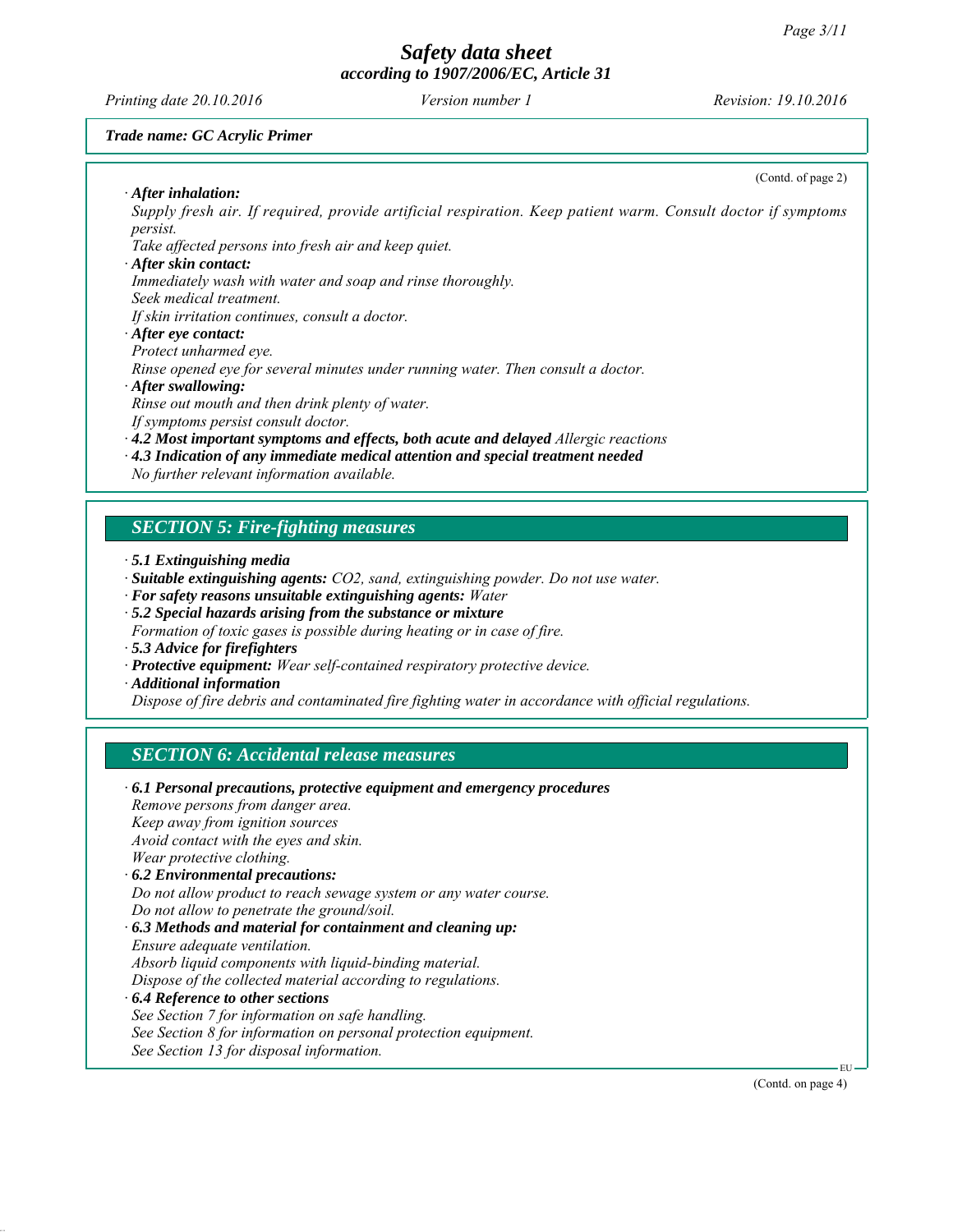*Printing date 20.10.2016 Revision: 19.10.2016 Version number 1*

*Trade name: GC Acrylic Primer*

(Contd. of page 3)

#### *SECTION 7: Handling and storage*

*∙ 7.1 Precautions for safe handling Ensure good ventilation/exhaustion at the workplace. Prevent formation of aerosols. Avoid contact with the eyes and skin.*

*∙ Information about protection against explosions and fires: Keep ignition sources away - Do not smoke. Protect against electrostatic charges. Do not spray on a naked flame or any incandescent material.*

*∙ 7.2 Conditions for safe storage, including any incompatibilities ∙ Storage:*

*∙ Requirements to be met by storerooms and receptacles: Store in a cool location. Store only in unopened original receptacles.*

*∙ Information about storage in one common storage facility: Store away from foodstuffs.*

*∙ Further information about storage conditions:*

*Keep receptacle tightly sealed.*

*Store in cool, dry conditions in well sealed receptacles.*

*Protect from heat and direct sunlight.*

*Store in a cool place.*

*∙ 7.3 Specific end use(s) No further relevant information available.*

#### *SECTION 8: Exposure controls/personal protection*

*∙ Additional information about design of technical systems: No further data; see item 7.*

*∙ 8.1 Control parameters*

*∙ Components with limit values that require monitoring at the workplace:*

*67-64-1 acetone*

*IOELV Long-term value: 1210 mg/m³, 500 ppm*

*80-62-6 Methyl methacrylate*

*IOELV Short-term value: 100 ppm Long-term value: 50 ppm*

*∙ DNELs*

*80-62-6 Methyl methacrylate*

*Dermal DNEL dermal 13,67 mg/kg bw/day (man) (worker, l. te., syst.)*

*Inhalative DNEL inhalation 208 mg/m3 (air) (worker, l. te., syst.) 128-37-0 2,6-di-tert-butyl-p-cresol*

*Dermal DNEL dermal 0,5 mg/kg bw/day (man)*

*Inhalative DNEL inhalation 3,5 mg/m3 (man)*

*∙ Additional information: The lists that were valid during the creation were used as basis.*

*∙ 8.2 Exposure controls*

*∙ Personal protective equipment:*

*∙ General protective and hygienic measures:*

*The usual precautionary measures for handling chemicals should be followed.*

*Avoid contact with the eyes and skin.*

*Wash hands before breaks and at the end of work.*

(Contd. on page 5)

EU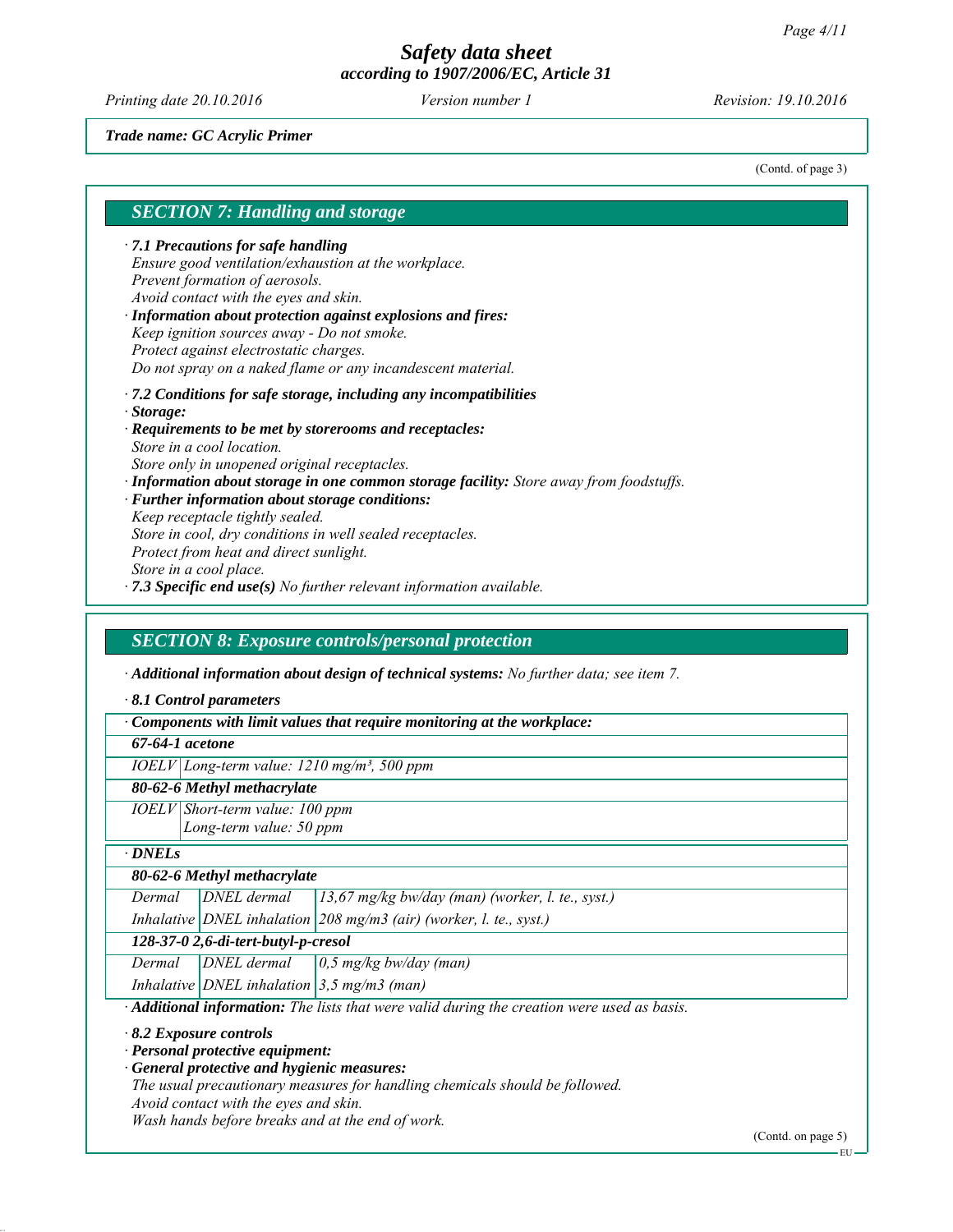*Printing date 20.10.2016 Revision: 19.10.2016 Version number 1*

(Contd. of page 4)

EU

*Trade name: GC Acrylic Primer*

*Keep away from foodstuffs, beverages and feed. Immediately remove all soiled and contaminated clothing. ∙ Breathing equipment: Suitable respiratory protective device recommended. ∙ Protection of hands: Protective gloves ∙ Material of gloves The selection of the suitable gloves does not only depend on the material, but also on further marks of quality and varies from manufacturer to manufacturer. As the product is a preparation of several substances, the resistance of the glove material can not be calculated in advance and has therefore to be checked prior to the application. ∙ Penetration time of glove material The exact break through time has to be found out by the manufacturer of the protective gloves and has to be observed. ∙ Eye protection:*



*Tightly sealed goggles*

| <b>SECTION 9: Physical and chemical properties</b>                                                               |                                               |                    |  |  |
|------------------------------------------------------------------------------------------------------------------|-----------------------------------------------|--------------------|--|--|
| · 9.1 Information on basic physical and chemical properties<br><b>General Information</b><br>$\cdot$ Appearance: |                                               |                    |  |  |
| Form:                                                                                                            | Liquid                                        |                    |  |  |
| Color:                                                                                                           | Clear                                         |                    |  |  |
| $\cdot$ Odor:                                                                                                    | Characteristic                                |                    |  |  |
| · Odor threshold:                                                                                                | Not determined.                               |                    |  |  |
| $\cdot$ pH-value:                                                                                                | Not determined.                               |                    |  |  |
| Change in condition<br><b>Melting point/Melting range:</b><br><b>Boiling point/Boiling range:</b>                | <i>Undetermined</i><br>55 °C                  |                    |  |  |
| · Flash point:                                                                                                   | $-17\degree C$                                |                    |  |  |
| $\cdot$ Flammability (solid, gaseous):                                                                           | Not applicable.                               |                    |  |  |
| $\cdot$ Ignition temperature:                                                                                    | <b>Undetermined</b>                           |                    |  |  |
| $\cdot$ Decomposition temperature:                                                                               | Not determined.                               |                    |  |  |
| $\cdot$ Auto igniting:                                                                                           | Product is not selfigniting.                  |                    |  |  |
| · Danger of explosion:                                                                                           | Product does not present an explosion hazard. |                    |  |  |
| · Explosion limits:                                                                                              |                                               |                    |  |  |
| Lower:                                                                                                           | 2.1 Vol $\%$                                  |                    |  |  |
| Upper:                                                                                                           | 13.0 Vol %                                    |                    |  |  |
| · Vapor pressure:                                                                                                | Not determined.                               |                    |  |  |
|                                                                                                                  |                                               | (Contd. on page 6) |  |  |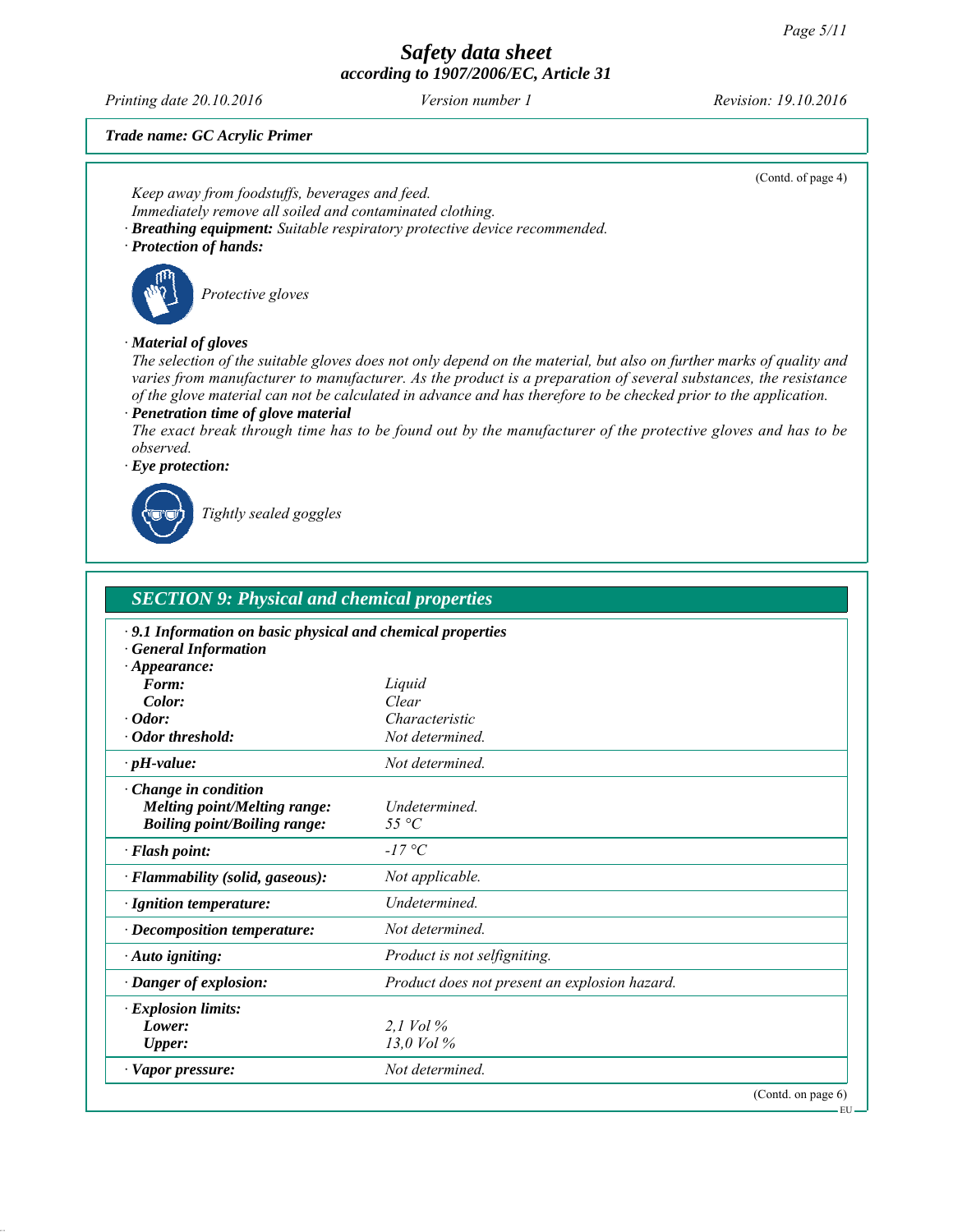EU

# *Safety data sheet according to 1907/2006/EC, Article 31*

*Printing date 20.10.2016 Revision: 19.10.2016 Version number 1*

*Trade name: GC Acrylic Primer*

|                                                            |                                            | (Contd. of page 5) |
|------------------------------------------------------------|--------------------------------------------|--------------------|
| $\cdot$ Density at 20 $\cdot$ C:                           | $0.9$ g/cm <sup>3</sup>                    |                    |
| $\cdot$ Relative density                                   | Not determined.                            |                    |
| $\cdot$ Vapor density                                      | Not determined.                            |                    |
| $\cdot$ Evaporation rate                                   | Not determined.                            |                    |
| $\cdot$ Solubility in / Miscibility with                   |                                            |                    |
| Water:                                                     | <i>Insoluble.</i>                          |                    |
| · Partition coefficient (n-octanol/water): Not determined. |                                            |                    |
| $\cdot$ Viscosity:                                         |                                            |                    |
| Dynamic:                                                   | Not determined.                            |                    |
| Kinematic:                                                 | Not determined                             |                    |
| $\cdot$ Solvent content:                                   |                                            |                    |
| Organic solvents:                                          | 48.5%                                      |                    |
| $VOC$ (EC)                                                 | 436,7 g/l                                  |                    |
| $\cdot$ 9.2 Other information                              | No further relevant information available. |                    |

# *SECTION 10: Stability and reactivity*

*∙ 10.1 Reactivity No further relevant information available.*

*∙ 10.2 Chemical stability*

*∙ Thermal decomposition / conditions to be avoided: No decomposition if used according to specifications.*

*∙ 10.3 Possibility of hazardous reactions No dangerous reactions known.*

*∙ 10.4 Conditions to avoid No further relevant information available.*

*∙ 10.5 Incompatible materials: No further relevant information available.*

*∙ 10.6 Hazardous decomposition products: No dangerous decomposition products known.*

# *SECTION 11: Toxicological information*

*∙ 11.1 Information on toxicological effects*

*∙ Acute toxicity: Based on available data, the classification criteria are not met.*

|                            |                                     | $\cdot$ LD/LC50 values that are relevant for classification:                                              |  |  |
|----------------------------|-------------------------------------|-----------------------------------------------------------------------------------------------------------|--|--|
| 67-64-1 <i>acetone</i>     |                                     |                                                                                                           |  |  |
| Oral                       | LD50                                | 5800 mg/kg (rat $(f+m)$ )                                                                                 |  |  |
| Dermal                     | LD50                                | $20000$ mg/kg (rabbit)                                                                                    |  |  |
|                            | 80-62-6 Methyl methacrylate         |                                                                                                           |  |  |
| Oral                       | LD50                                | $6000$ mg/kg (rabbit)                                                                                     |  |  |
| Dermal                     | LD50                                | $\geq 5000$ mg/kg (rab)                                                                                   |  |  |
|                            |                                     | Inhalative $ LC50/4 h 29,8 m g/l$ (rat (f+m))                                                             |  |  |
|                            |                                     | 72869-86-4 7,7,9(or 7,9,9)-trimethyl-4,13-dioxo-3,14-dioxa-5,12-diazahexadecane-1,16-diyl bismethacrylate |  |  |
| Oral                       | LD50                                | $>$ 5000 mg/kg (rat female) (OECD 401)                                                                    |  |  |
|                            | 128-37-0 2,6-di-tert-butyl-p-cresol |                                                                                                           |  |  |
| Oral                       | LD50                                | $> 6000$ mg/kg (rat (f+m)) (OECD 401)                                                                     |  |  |
| · Primary irritant effect: |                                     |                                                                                                           |  |  |
| $\cdot$ on the skin:       |                                     |                                                                                                           |  |  |
|                            | Causes skin irritation.             | (Contd. on page 7)                                                                                        |  |  |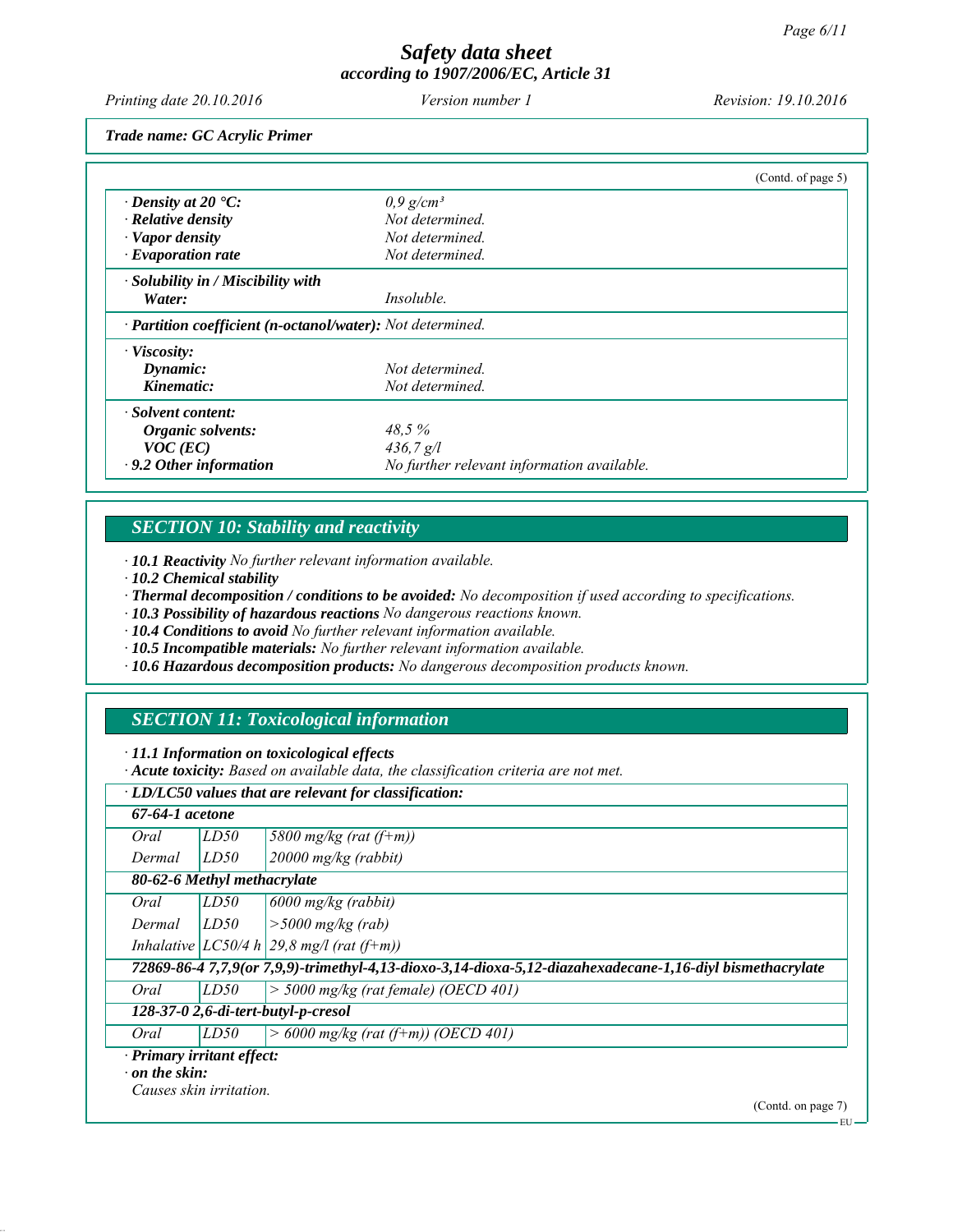*Printing date 20.10.2016 Revision: 19.10.2016 Version number 1*

(Contd. of page 6)

#### *Trade name: GC Acrylic Primer*

|  | $\cdot$ on the eye: |
|--|---------------------|
|  |                     |

- *Causes serious eye irritation.*
- *∙ Sensitization:*
- *May cause an allergic skin reaction.*
- *∙ Additional toxicological information:*

#### *∙ OSHA-Ca (Occupational Safety & Health Administration)*

- *None of the ingredients is listed.*
- *∙ Repeated dose toxicity No further relevant information available.*
- *∙ CMR effects (carcinogenity, mutagenicity and toxicity for reproduction)*
- *No further relevant information available.*
- *∙ Germ cell mutagenicity Based on available data, the classification criteria are not met.*
- *∙ Carcinogenicity Based on available data, the classification criteria are not met.*
- *∙ Reproductive toxicity Based on available data, the classification criteria are not met.*
- *∙ STOT-single exposure*
- *May cause respiratory irritation. May cause drowsiness or dizziness.*
- *∙ STOT-repeated exposure Based on available data, the classification criteria are not met.*
- *∙ Aspiration hazard Based on available data, the classification criteria are not met.*

#### *SECTION 12: Ecological information*

*∙ 12.1 Toxicity*

*∙ Aquatic toxicity:*

*72869-86-4 7,7,9(or 7,9,9)-trimethyl-4,13-dioxo-3,14-dioxa-5,12-diazahexadecane-1,16-diyl bismethacrylate*

*EC50/48h (static) > 1,2 mg/l (daphnia magna) (OECD 202)*

*128-37-0 2,6-di-tert-butyl-p-cresol*

*EC50/48h (static) 0,48 mg/l (daphnia magna) (OECD 202)*

- *∙ 12.2 Persistence and degradability No further relevant information available.*
- *∙ 12.3 Bioaccumulative potential No further relevant information available.*
- *∙ 12.4 Mobility in soil No further relevant information available.*
- *∙ Ecotoxical effects:*
- *∙ Remark: Harmful to fish*
- *∙ Additional ecological information:*
- *∙ General notes:*
- *Harmful to aquatic organisms*
- *Water hazard class 1 (Self-assessment): slightly hazardous for water*

*Do not allow undiluted product or large quantities of it to reach ground water, water course or sewage system.*

- *∙ 12.5 Results of PBT and vPvB assessment*
- *∙ PBT: Not applicable.*
- *∙ vPvB: Not applicable.*
- *∙ 12.6 Other adverse effects No further relevant information available.*

#### *SECTION 13: Disposal considerations*

- *∙ 13.1 Waste treatment methods*
- *∙ Recommendation:*

*Must not be disposed of together with household garbage. Do not allow product to reach sewage system.*

(Contd. on page 8)

EU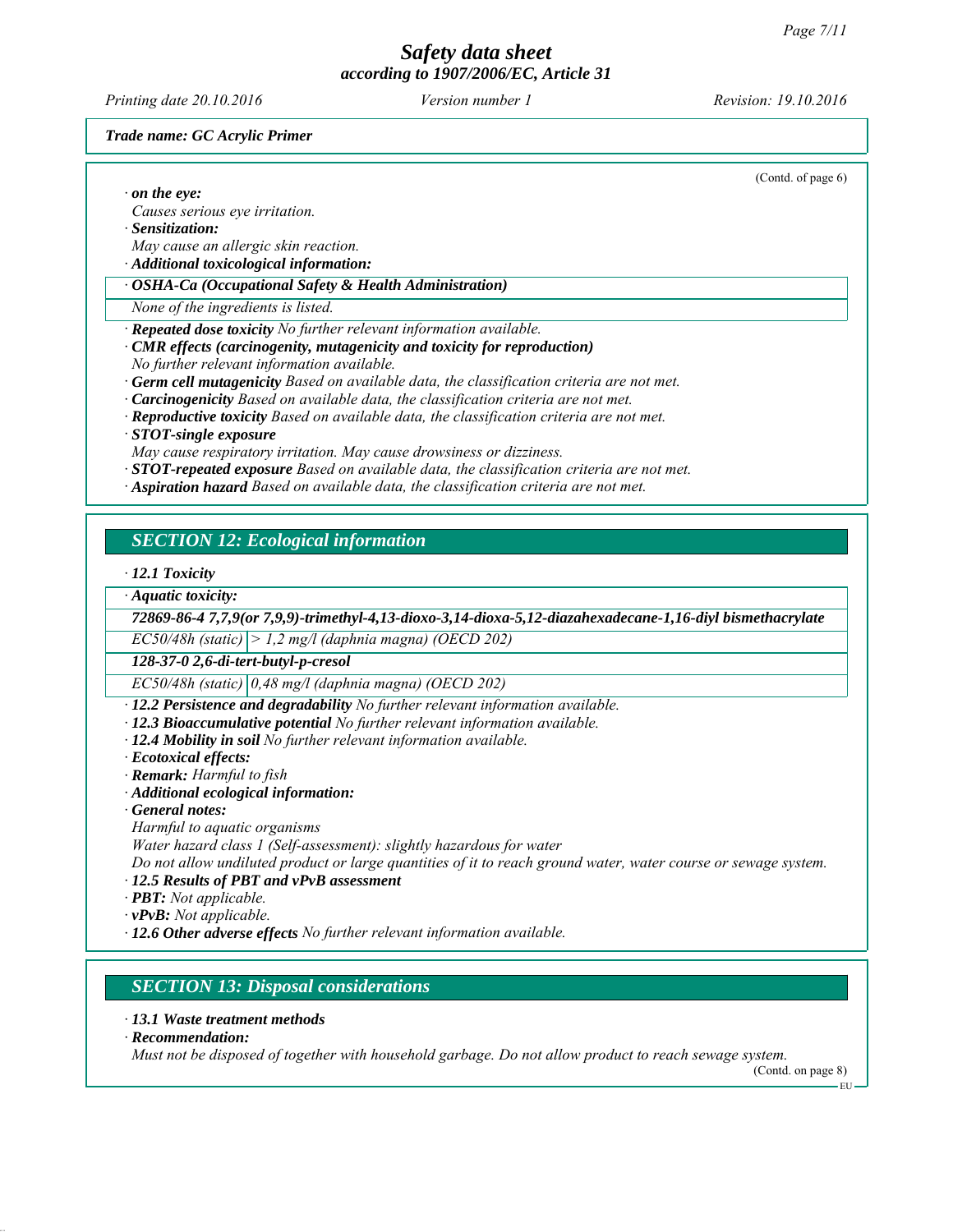*Printing date 20.10.2016 Revision: 19.10.2016 Version number 1*

*Trade name: GC Acrylic Primer*

(Contd. of page 7)

*∙ Uncleaned packagings:*

*∙ Recommendation: Disposal must be made according to official regulations.*

| <b>SECTION 14: Transport information</b>                                                       |                                                                                                                      |
|------------------------------------------------------------------------------------------------|----------------------------------------------------------------------------------------------------------------------|
| $\cdot$ 14.1 UN-Number<br>ADR, IMDG, IATA                                                      | UN1993                                                                                                               |
| · 14.2 UN proper shipping name<br>$\cdot$ DOT                                                  | Flammable liquids, n.o.s. (Acetone, Methyl methacrylate                                                              |
| $\cdot$ ADR                                                                                    | monomer, stabilized)<br>1993 FLAMMABLE LIQUID, N.O.S. (ACETONE, METHYL<br>METHACRYLATE MONOMER, STABILIZED), special |
| · IMDG, IATA                                                                                   | provision 640D<br>FLAMMABLE LIQUID, N.O.S. (ACETONE, METHYL<br>METHACRYLATE MONOMER, STABILIZED)                     |
| $\cdot$ 14.3 Transport hazard class(es)                                                        |                                                                                                                      |
| $\cdot$ ADR                                                                                    |                                                                                                                      |
| · Class                                                                                        | 3 (F1) Flammable liquids                                                                                             |
| $-Label$                                                                                       | $\overline{3}$                                                                                                       |
| · IMDG, IATA                                                                                   |                                                                                                                      |
| · Class<br>$\cdot$ Label                                                                       | 3 Flammable liquids<br>3                                                                                             |
| · 14.4 Packing group<br>ADR, IMDG, IATA                                                        | $I\!I$                                                                                                               |
| $\cdot$ 14.5 Environmental hazards:<br>$\cdot$ Marine pollutant:                               | N <sub>o</sub>                                                                                                       |
| $\cdot$ 14.6 Special precautions for user                                                      | Warning: Flammable liquids                                                                                           |
| · Danger code (Kemler):<br>· EMS Number:                                                       | 33<br>$F-E, S-E$                                                                                                     |
| · Stowage Category                                                                             | B                                                                                                                    |
| $\cdot$ 14.7 Transport in bulk according to Annex II of<br><b>MARPOL73/78 and the IBC Code</b> | Not applicable.                                                                                                      |
|                                                                                                | (Contd. on page 9)                                                                                                   |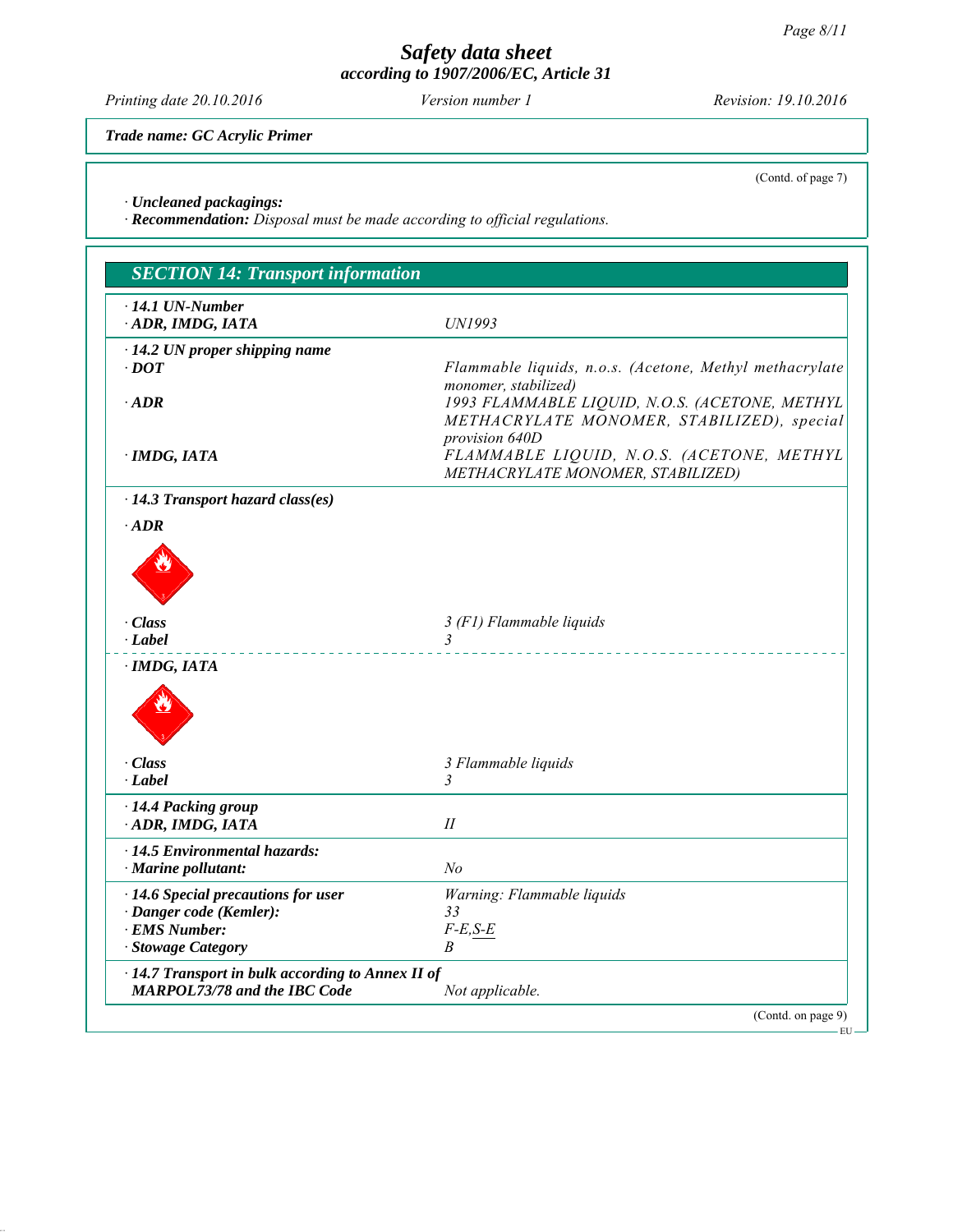EU

# *Safety data sheet according to 1907/2006/EC, Article 31*

*Printing date 20.10.2016 Revision: 19.10.2016 Version number 1*

*Trade name: GC Acrylic Primer*

|                                     | (Contd. of page 8)                               |
|-------------------------------------|--------------------------------------------------|
| · Transport/Additional information: |                                                  |
| $\cdot$ ADR                         |                                                  |
| $\cdot$ Limited quantities (LQ)     | II.                                              |
| $\cdot$ Excepted quantities (EQ)    | Code: E2                                         |
|                                     | Maximum net quantity per inner packaging: 30 ml  |
|                                     | Maximum net quantity per outer packaging: 500 ml |
| · Transport category                |                                                  |
| · Tunnel restriction code           | D/E                                              |
| $\cdot$ IMDG                        |                                                  |
| $\cdot$ Limited quantities (LQ)     | IL                                               |
| $\cdot$ Excepted quantities (EQ)    | Code: E2                                         |
|                                     | Maximum net quantity per inner packaging: 30 ml  |
|                                     | Maximum net quantity per outer packaging: 500 ml |
| · UN "Model Regulation":            | UN 1993 FLAMMABLE LIQUID, N.O.S., SPECIAL        |
|                                     | PROVISION 640D (ACETONE, METHYL METHACRYLATE     |
|                                     | MONOMER, STABILIZED), 3, II                      |
|                                     |                                                  |

# *SECTION 15: Regulatory information*

*∙ 15.1 Safety, health and environmental regulations/legislation specific for the substance or mixture ∙ Sara*

*∙ Section 355 (extremely hazardous substances):*

*None of the ingredients is listed.*

*∙ Section 313 (Specific toxic chemical listings):*

*80-62-6 Methyl methacrylate*

*∙ Proposition 65*

*∙ Chemicals known to cause cancer:*

*None of the ingredients is listed.*

*∙ Chemicals known to cause reproductive toxicity for females:*

*None of the ingredients is listed.*

*∙ Chemicals known to cause reproductive toxicity for males:*

*None of the ingredients is listed.*

*∙ Chemicals known to cause developmental toxicity:*

*None of the ingredients is listed.*

*∙ Carcinogenic categories*

| $\cdot$ EPA (Environmental Protection Agency)            |                                       |                        |  |  |
|----------------------------------------------------------|---------------------------------------|------------------------|--|--|
| $67-64-1$ acetone                                        |                                       |                        |  |  |
|                                                          | 80-62-6 Methyl methacrylate           | E. NL                  |  |  |
| $\cdot$ TLV (Threshold Limit Value established by ACGIH) |                                       |                        |  |  |
|                                                          | $67-64-1$ acetone                     | A4                     |  |  |
|                                                          | 80-62-6 Methyl methacrylate           | A4                     |  |  |
|                                                          | $128-37-0$ 2,6-di-tert-butyl-p-cresol | A4                     |  |  |
|                                                          |                                       | (Contd. on page $10$ ) |  |  |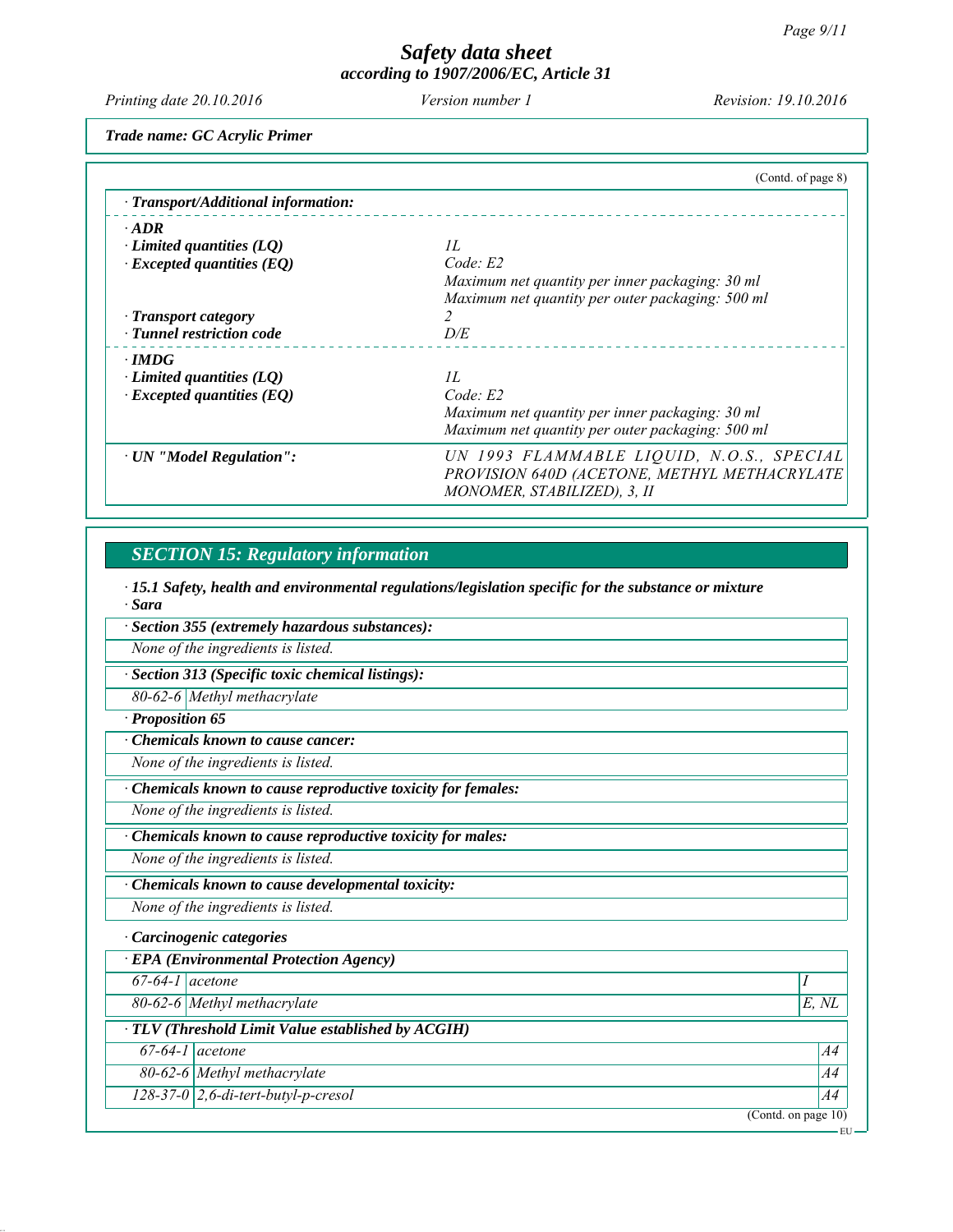# *Safety data sheet*

*according to 1907/2006/EC, Article 31*

*Printing date 20.10.2016 Revision: 19.10.2016 Version number 1*

(Contd. of page 9)

*Trade name: GC Acrylic Primer*

#### *∙ MAK (German Maximum Workplace Concentration)*

*128-37-0 2,6-di-tert-butyl-p-cresol 4* 

#### *∙ NIOSH-Ca (National Institute for Occupational Safety and Health)*

*None of the ingredients is listed.*

#### *∙ Directive 2012/18/EU*

- *∙ Named dangerous substances ANNEX I None of the ingredients is listed.*
- *∙ Seveso category P5c FLAMMABLE LIQUIDS*
- *∙ Qualifying quantity (tonnes) for the application of lower-tier requirements 5.000 t*
- *∙ Qualifying quantity (tonnes) for the application of upper-tier requirements 50.000 t*
- *∙ 15.2 Chemical safety assessment: A Chemical Safety Assessment has not been carried out.*

#### *SECTION 16: Other information*

#### *∙ Relevant phrases*

*H225 Highly flammable liquid and vapour. H315 Causes skin irritation. H317 May cause an allergic skin reaction. H319 Causes serious eye irritation. H335 May cause respiratory irritation. H336 May cause drowsiness or dizziness. H400 Very toxic to aquatic life. H410 Very toxic to aquatic life with long lasting effects. ∙ Classification according to Regulation (EC) No 1272/2008 Calculation method ∙ Department issuing SDS: Regulatory affairs ∙ Contact: msds@gceurope.com ∙ Abbreviations and acronyms: ADR: Accord européen sur le transport des marchandises dangereuses par Route (European Agreement concerning the International Carriage of Dangerous Goods by Road) IMDG: International Maritime Code for Dangerous Goods DOT: US Department of Transportation IATA: International Air Transport Association GHS: Globally Harmonised System of Classification and Labelling of Chemicals ACGIH: American Conference of Governmental Industrial Hygienists EINECS: European Inventory of Existing Commercial Chemical Substances ELINCS: European List of Notified Chemical Substances CAS: Chemical Abstracts Service (division of the American Chemical Society) VOC: Volatile Organic Compounds (USA, EU) DNEL: Derived No-Effect Level (REACH) LC50: Lethal concentration, 50 percent LD50: Lethal dose, 50 percent PBT: Persistent, Bioaccumulative and Toxic vPvB: very Persistent and very Bioaccumulative NIOSH: National Institute for Occupational Safety OSHA: Occupational Safety & Health Flam. Liq. 2: Flammable liquids – Category 2 Skin Irrit. 2: Skin corrosion/irritation – Category 2 Eye Irrit. 2: Serious eye damage/eye irritation – Category 2 Skin Sens. 1: Skin sensitisation – Category 1 STOT SE 3: Specific target organ toxicity (single exposure) – Category 3 Aquatic Acute 1: Hazardous to the aquatic environment - acute aquatic hazard – Category 1 Aquatic Chronic 1: Hazardous to the aquatic environment - long-term aquatic hazard – Category 1 Aquatic Chronic 3: Hazardous to the aquatic environment - long-term aquatic hazard – Category 3 ∙ Sources • ECHA (http://echa.europa.eu/) • EnviChem (www.echemportal.org)*

(Contd. on page 11)

EU